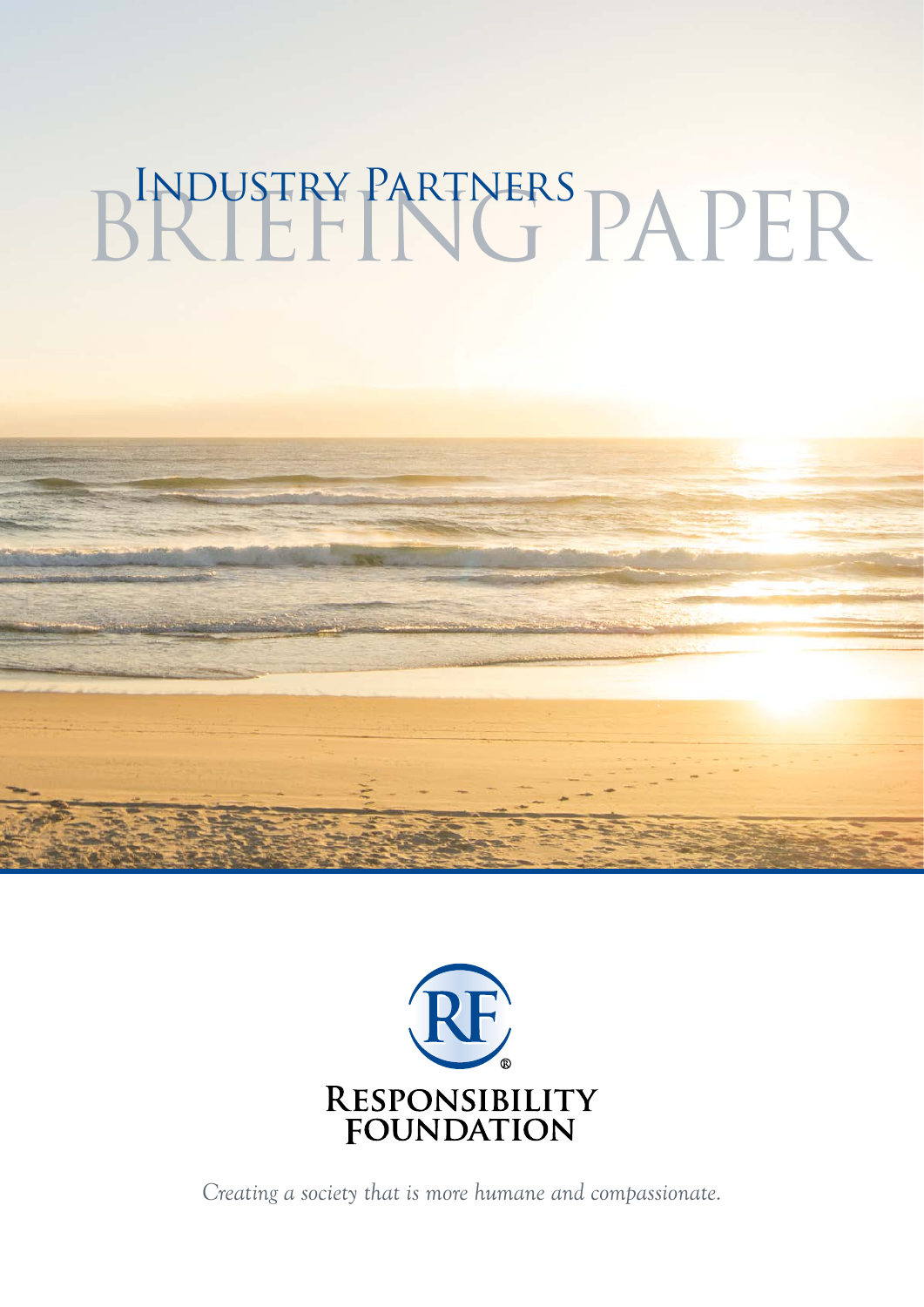

# **Vision**

Creating a society that is more humane and compassionate.

# **Mission**

To reduce the levels of harm related to alcohol use in the Australian community by providing significant and sustained funding to non‑government, not-for-profit and community based services.

## **Philosophy**

The Responsibility Foundation is Australia's national organisation committed to reducing the health, social and economic harms associated with alcohol and drug use.

The Responsibility Foundation operates within a health promotion framework as articulated in the Ottawa Charter for Health Promotion (1986) which defines health promotion as *"the process of enabling people to increase control over and to improve their health".*

The Charter outlines five strategies for achieving the above process which are:

- Building healthy public policy.
- Creating supportive environments.
- Strengthening community action.
- Developing personal skills.
- Reorienting health services.

The Responsibility Foundation understands the harms that alcohol misuse can cause some individuals, families and communities. We believe there is a collective responsibility to reduce these harms.

As a Foundation, we are not opposed to the consumption of alcohol and support responsible industry practices and responsible consumption.

We also believe that a co-operative approach between industry, community services and governments is best placed to ameliorate and address the harms caused for some by alcohol misuse.

We recognise that public health, industry, government and non-government sectors all have an important role to play in contributing to our vision and mission.

### **OBJECTIVES**

- To develop an Australian organisation dedicated to collecting a sustained and significant level of funding that will be used to assist a range of non-government and not-for-profit community based frontline services and programs committed to assisting people adversely affected by the harms associated with alcohol use in Australia:
- To educate the public, decision makers and the media about the potentially harmful consequences of alcohol misuse.
- To increase the alcohol industry level of corporate social responsibility.

# **Our Role**

The Responsibility Foundation has been established to provide an independent organisation and mechanism for the collection of a pre‑determined formulaic level of funds from industry and consumers of alcohol. These funds will then be distributed via agreed protocols and selection criteria to provide significant and sustainable funding for not-for-profit and non-government services, addressing the harms related to alcohol use.

The concept is based on a model whereby every purchase within the packaged alcohol sales sector is subject to an agreed voluntary levy, which would be remitted to the Foundation for distribution.

Our innovative approach will require an understanding and acceptance from each sector involved that:

- All of us wish to see a safer and healthier community that provides a brighter future for generations to come.
- All of us are part of the community within which we live.
- All of us have family, friends and loved ones that make up our community.

Our approach will also require an understanding that each sector has a role to play in:

- Addressing the harms caused for some by alcohol misuse.
- Accepting the legitimacy of each sector's involvement.
- Respecting the different public policy positions that may occur at times.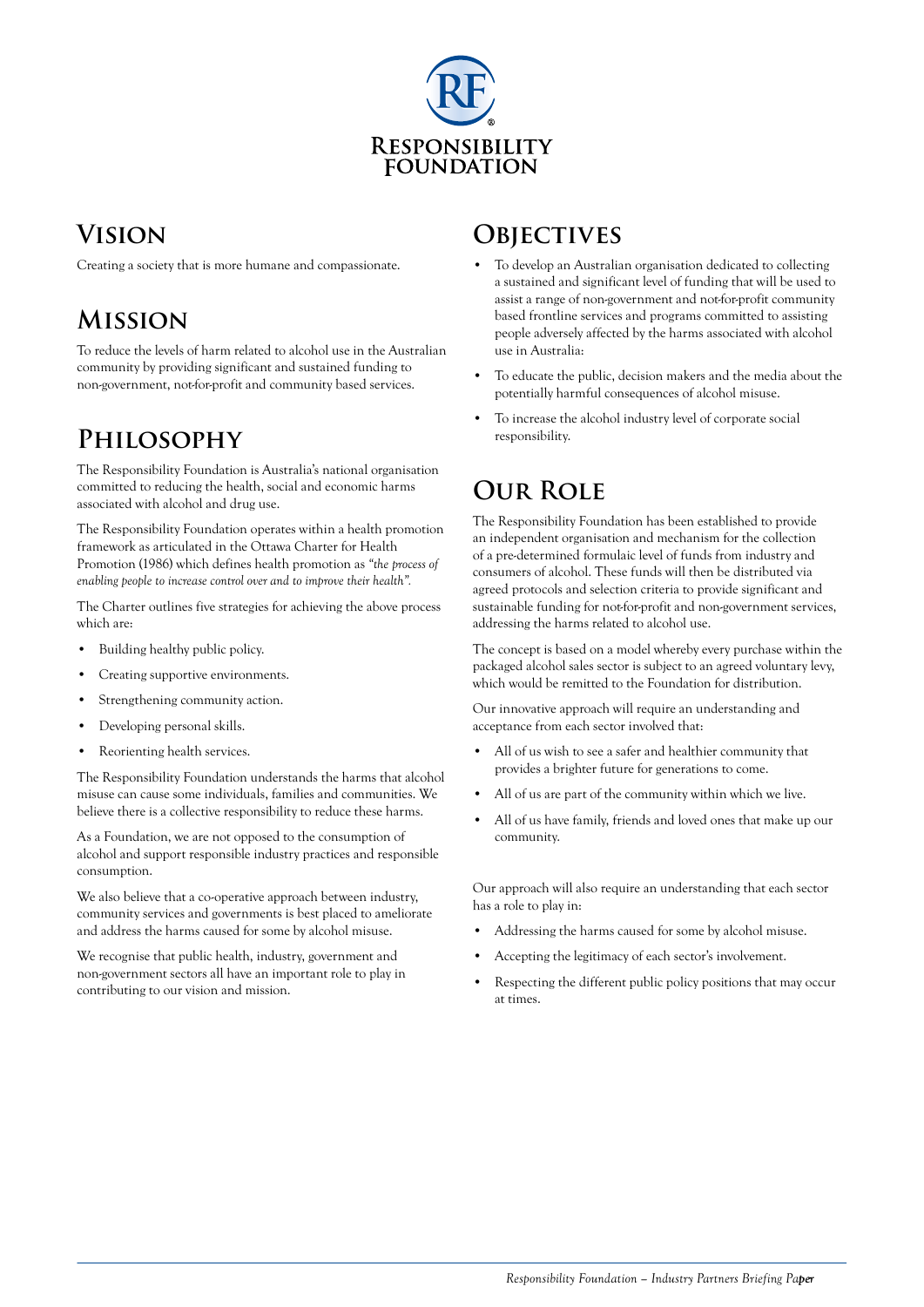# **Governance of Funding**

The Foundation is committed to an open and transparent funding process with our Industry Partners and with the community. To ensure this occurs the Foundation would manage the funding it receives in the following manner:

- The Foundation will receive Industry Partners contribution based upon a jointly agreed percentage of total packaged alcohol sales sector revenue.
- For efficiency and effectiveness reasons the Foundation has based its model on Industry Partners committing to three-year contribution agreements.
- As previously mentioned, the method and timing of the remittance of the contribution for an Industry Partner will be provided by an Industry Partnership agreement with the Foundation.
- The Foundation will commit 85% of each contribution from Industry Partners into a separate low risk bank account, which can only be utilised for distribution to successful grant applicants. All interest earned from this fund will be distributed to successful grant applicants.
- In the event the Foundation was to cease operations, any undistributed funds held in the 'grant distribution bank account', would be returned on an appropriate proportional basis (based on funds remitted) to each Industry Partner.
- The Foundation will commit to a maximum of 15% of funds remitted, across the three-year agreements, being held in an appropriate financial account for administration and operational purposes.
- The Foundation will also provide management accounts to each Industry Partners every month or quarter, as requested. The Foundation will also offer to meet with our Industry Partners on an individual basis every month or quarter to discuss relevant financial and operational issues as necessary.
- All Foundation directors, employees and consultants' remuneration will be paid at market rates that are appropriate for the sector.

# **Operational Commitment**

The Foundation will minimise operational costs, so it can maximise the distribution of funds to services.

Accordingly, as outlined above, the Foundation will **limit its operational costs to a maximum of 15%** of Industry Partner contributions on average over each three-year funding cycle.

This will allow the Foundation to **provide a minimum of 85% of contributions to services**.

# **Funding Inclusions & Exclusions**

It is recognised in many health and welfare sectors that the current levels of government funding are not adequate to meet the level of community demand for services. As a result, many community based not-for-profit services often sacrifice expenditure on capital needs, innovation and staffing to try and meet community demand for their services. While the Foundation is unable to address staffing levels and remuneration issues it can assist in the areas of capital and innovation.

Given the lack of investment over previous years and high levels of future investment required by services, it has been estimated that their needs will exceed hundreds of millions of dollars over the next five years.

It is important to note that over 50,000 charities are now registered with the Australian Charities and Not-for-profits Commission (ACNC) many of whom are potentially eligible for funding from the Foundation.

#### *Community Based Services Funding Grant Inclusions*

- Capital Infrastructure (non-recurrent).
- Innovation Fund (social enterprises, social investment etc.).
- Indigenous Community Controlled Organisations. (non‑recurrent).

#### *Community Based Services Inclusions*

As a general rule any not-for-profit, registered community based service with the Australian Charities and Not-for-profits Commission (ACNC) that is able to demonstrate a link between the services it provides to members of the community and alcohol related harm will be eligible to apply for funding.

This includes, but is not limited to:

- **Drug and alcohol education**, harm reduction and treatment services – the estimated number of eligible services is in excess of 1,500.
- Homelessness services the estimated number of eligible services is in excess of 1,300.
- **Domestic violence services** information on the range of services is not publicly available (for the safety of clients) but it is estimated the level of eligible services is in excess of 500.

*Note: Some organisations have multiple sites for service delivery.*

#### *Funding Grant Potential Inclusions*

Subject to negotiation, the Foundation could provide and administer the funding allocation to Drinkwise (and any similar organisations) currently made by an Industry Partner within the remittance it receives.

#### *Funding Grant Exclusions*

- Government services.
- Research and scholarships.
- Public health and related advocacy and lobbying.
- Conference sponsorships, registrations and travel.
- Projects requiring recurrent funding.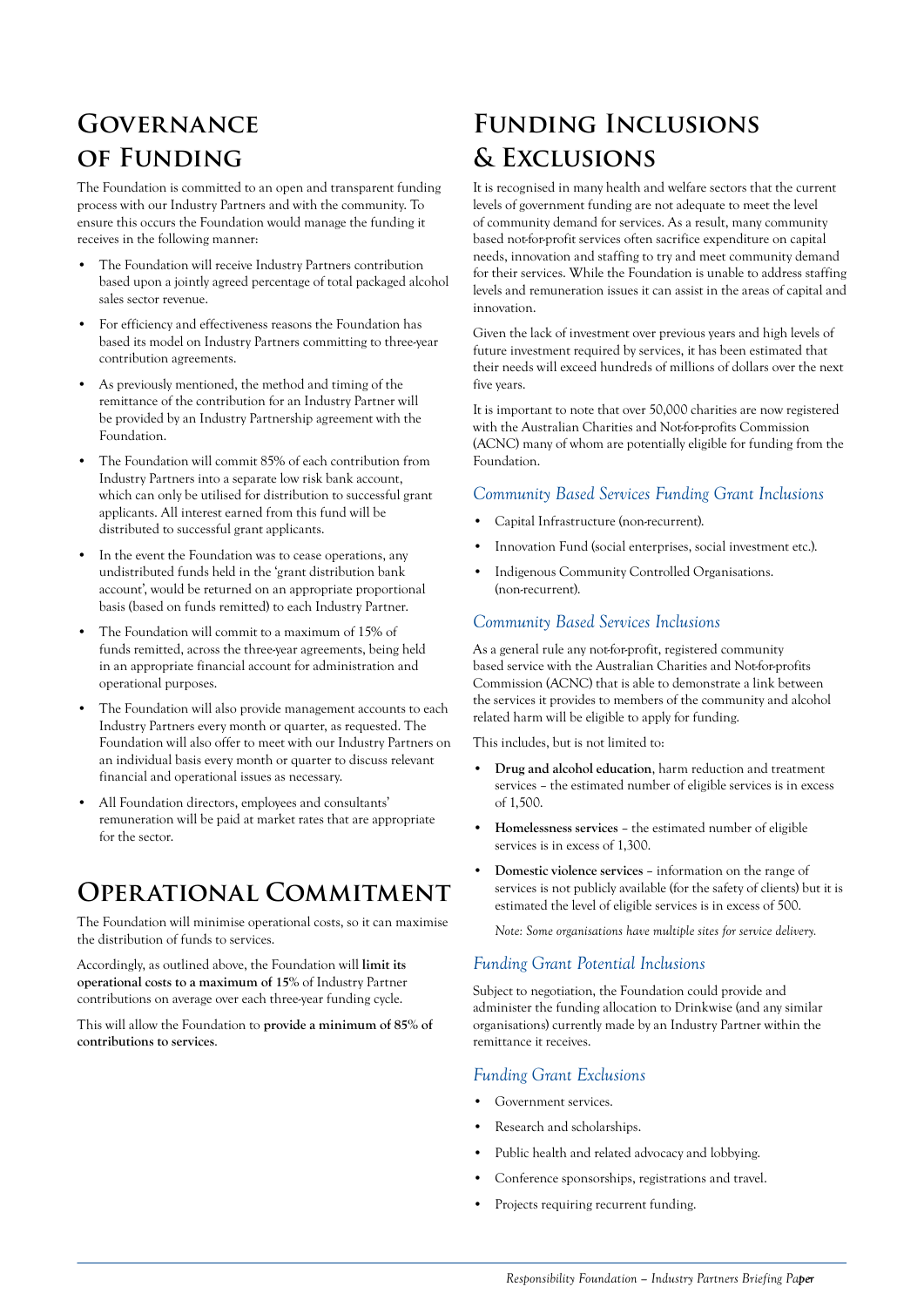# **Grant Process**

- **1**. A public call for applications (including social media and mainstream media outlets).
- **2**. Applications being submitted via a range of platforms.
- **3**. The minimum amount of funding available will be \$10,000 (GST excl.).
- **4**. The maximum amount of funding available will be \$1,000,000 (GST excl.) – although negotiation for larger projects will be considered.
- **5**. Organisations with more than one site will be limited to five funding grants each calendar year.
- **6**. Each announcement for applications will be for three categories:
	- Capital Infrastructure (non-recurrent).
	- Innovation Fund (social enterprises, social investment etc. – non-recurrent).
	- Indigenous Community Controlled Organisations (non‑recurrent).
- **7**. After the closing date, each application will undergo a preliminary assessment by Foundation staff to ensure it meets all basic criteria (registered charity, non-government service etc.) within its selected category.
- **8**. The Foundation will then convene a Grants Assessment Panel for each category to rank each application in order of need.
- **9**. The Grants Assessment Panels will comprise community, government and other relevant stakeholder representatives with significant experience relevant to the selected category of applications.
- **10**. The Grants Assessment Panels will assess the merits of the proposal including the ability of the applicant to deliver the project within budget and the proposed timeframe, the actual budget (including administrative and management costs) and the benefit to the community from the project.
- **11**. The recommendations of the panels will be reviewed by the Foundation Executive Team.
- **12**. The views of the Assessment Panels and Foundation Executive Team will be submitted to the Board for approval.
- **13**. After successful applicants have been advised of the funding they will be receiving a contractual partnership between the Foundation and the applicant will be put in place.
- **14**. The contract will outline all compliance requirements for the applicant (reporting, audit etc.) as well as the obligations of the Foundation.
- **15**. All successful applicants will be listed on the Foundation website, including a brief report on the benefits that resulted from the funding – upon completion of the project.
- **16**. All unsuccessful applicants will be provided with feedback – including those that did not meet the preliminary criteria.
- **17**. Applicants which were ranked as a priority but for which funding was unavailable (due to the exhaustion of available funds for that funding round) will be provided with an option to resubmit the same application in the next funding round.

# **Organisational Structure**





*Responsibility Foundation – Industry Partners Briefing Paper per*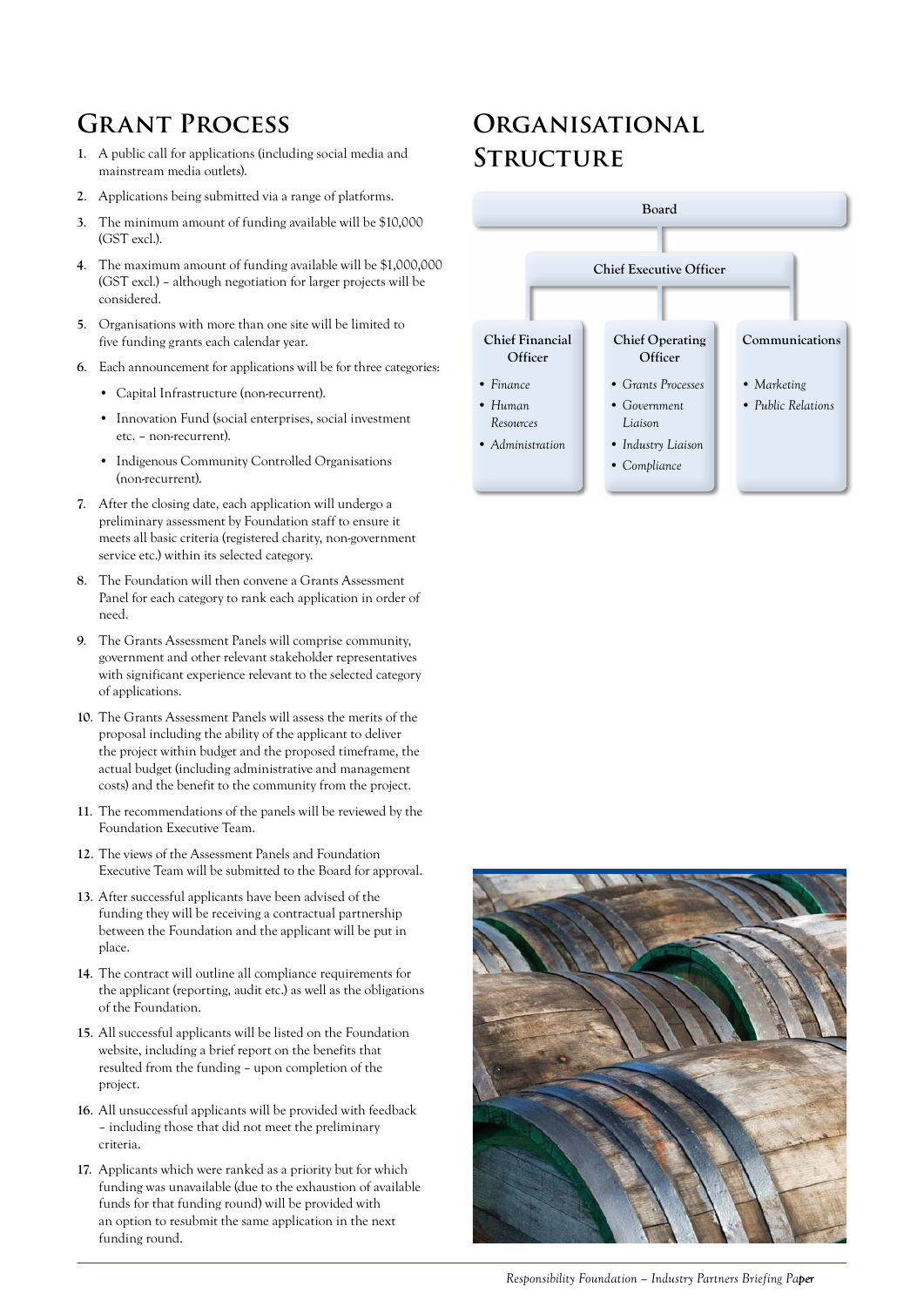## **Governance**

The Board will assume full responsibility for establishing and setting the direction of the Foundation.

The Board may also establish some standing committees (e.g. Audit committee) and at times, specific time limited committees to address specific issues.

The CEO will be responsible for all aspects of the Foundation's activities but will also liaise regularly with our Partners and Industry Partners to ensure that the work of the Foundation meets its core objectives and key performance indicators.

Small teams will also be established in the areas of Finance, Operations and Communications.

Some of the principles under which the Foundation's governance will be guided include:

- Ensuring that the effort undertaken by all employees across the Foundation is aligned with its strategic objectives.
- Ensuring individuals' roles, authorities and accountabilities in achieving strategic objectives are clearly articulated.
- Ensuring appropriate staff within the Foundation carry the authority to make decisions that are aligned with strategic objectives.
- Clarifying the controls and boundaries that apply to the exercise of authority by all Foundation staff.
- Providing clear and effective accountability for the decisions taken and authority exercised by all Foundation staff.

A clear whole-of-organisation governance framework will also be developed to ensure that all employees can effectively respond to changing circumstances within the boundaries established by the Board.

## **Communications**

There have been preliminary discussions undertaken with the Offices of the Prime Minister and Leader of Federal Opposition regarding the potential launch of the Foundation with the Governor General.

An ongoing communication strategy will also be developed by the Foundation in collaboration with the communications teams from our Industry Partners. This will ensure the strategy is consistent with the values of both the Foundation and Industry Partners. It is also envisaged that the strategy will provide an overall national marketing plan to complement individualised marketing plans for each Industry Partner.

**Industry Benefits** 

- Increased standing and good will in the community.
- Strengthening partnerships by providing real social value to the community.
- Meeting targeted Corporate Social Responsibility obligations.
- Having an ability to refer requests for funding from not-for-profit services in this sector to an independent foundation, thereby reducing administration costs.
- Having an independent foundation take responsibility for potential risks and associated adverse publicity as a result of inappropriate actions of funded organisations.
- Taking advantage of contributing towards a sector wide funding pool.
- Accessing the only sector wide avenue for not-for-profit organisational partnerships.
- Government support that potentially reduces the pressure for greater regulatory intervention.
- Commencing a ground-breaking initiative the first voluntary alcohol levy industry and community partnership system in the world.